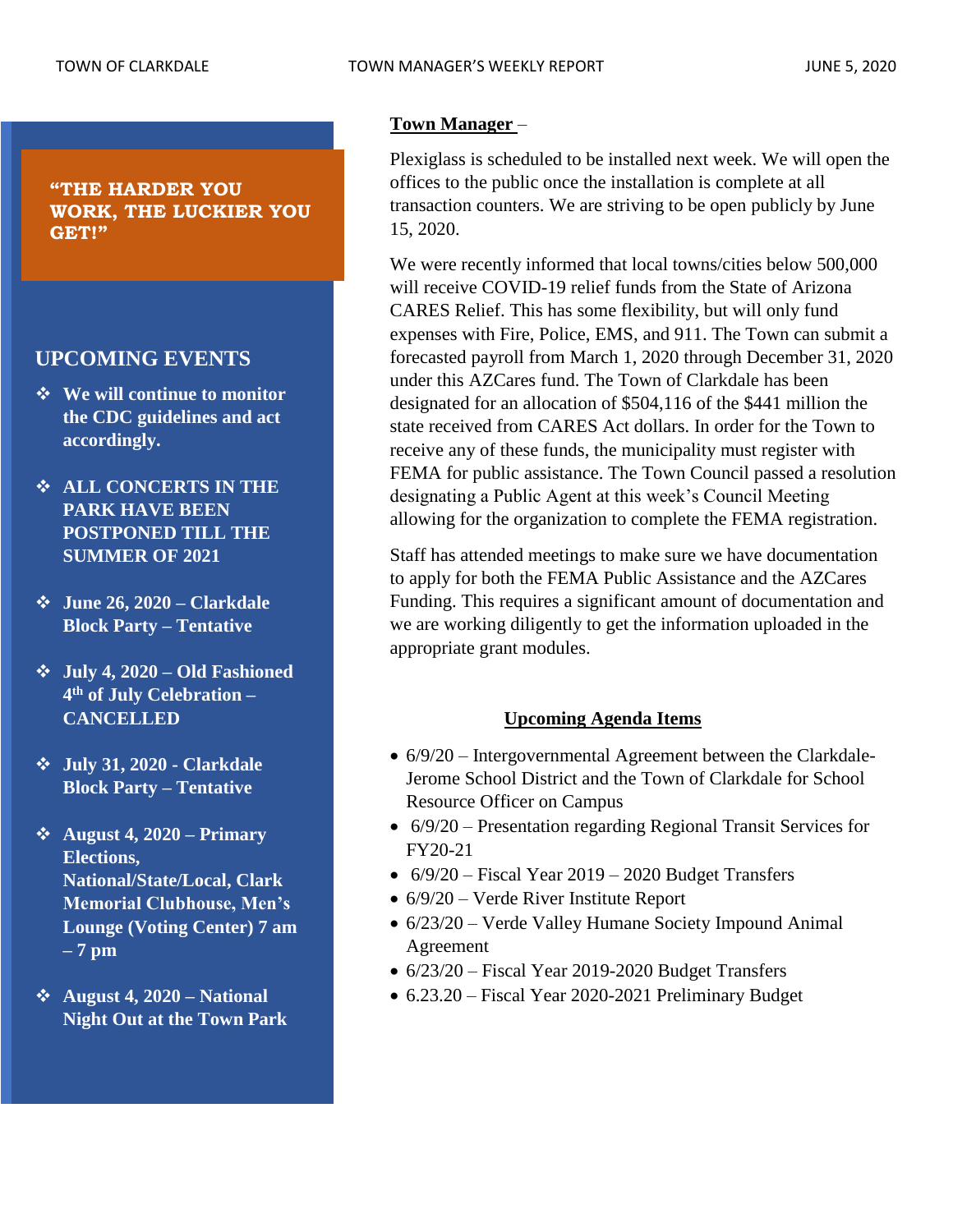## *FINANCE DEPARTMENT UPDATES*

• The budget is on track to realize the total local sales tax that was budgeted. We are at 92.59% of budget. Construction continues to carry us with \$75,891 in Contracting Builders in May. Food for Home Consumption was at an all-time high of \$5,304 along with Retail at \$38,947. This was a pleasant surprise for all with the economy shut down over the Coronavirus.

•State shared revenue estimates have been shared with Finance. State Sales is the only one with a drastic decrease of \$47,372.

# Yavapai County COVID-19 Update 6/5/2020 9:45:00 AM

| Confirmed Cases: 322 Deaths: 6 Recoveries: 171                                                                                                                                                                                                                                                                                                                                                                                                                                                                                                                                                                                                                                                                                                                                                                                                                                                                                                                                                                                                                                                                                                              | Arizona<br>Cases: 24332 Deaths: 1012 |  |
|-------------------------------------------------------------------------------------------------------------------------------------------------------------------------------------------------------------------------------------------------------------------------------------------------------------------------------------------------------------------------------------------------------------------------------------------------------------------------------------------------------------------------------------------------------------------------------------------------------------------------------------------------------------------------------------------------------------------------------------------------------------------------------------------------------------------------------------------------------------------------------------------------------------------------------------------------------------------------------------------------------------------------------------------------------------------------------------------------------------------------------------------------------------|--------------------------------------|--|
| Yavapai Case Details<br><b>Yavapai Case Locations</b><br>Yavapai Tests<br>Total Tested 12522<br>Camp Verde<br><b>16</b><br>Count<br>Age<br>Chino Valley*<br>12200<br>10<br>Negative<br>$0$ to $12$<br>9<br>97.4%<br>Cottonwood<br>92<br>25<br>Positive<br>322<br>13 to 17<br>29<br>9<br>18 to 24<br>$Dewey*$<br>Mayer*<br>30<br>13<br>$\overline{25}$ to $\overline{34}$<br>Hospitalizations<br>Paulden<br>7 <sup>1</sup><br>24<br>35 to 44<br>YRMC1<br>0 PUI (West Campus)<br>33<br>47<br>45 to 54<br>Prescott*<br>0 PUI (East Campus)<br>42<br>Prescott Valley*<br>39<br>55 to 64<br><b>VVMC0</b><br>6 PUI<br>Sedona<br>18<br>65 to 74<br>41<br>$\overline{0}$<br>0 PUI<br><b>VA</b><br>$\overline{5}$<br>Other Quad Cities<br>75 to 84<br>17<br>* A PUI is an in-patient who<br>5 <sup>1</sup><br>Other Verde<br>11<br>$85 +$<br>has been admitted for care<br>3<br>Unknown<br>that has been tested for<br>119<br>* Mingus Mtn<br>Female<br>218<br>COVID-19 with results still<br>104<br>Academy<br>Male<br>pending.<br>* Mingus Recoveries<br>* These numbers are only<br><b>Students</b><br>88<br>COVID-19 related<br>Staff<br>16<br>hospitalizations. |                                      |  |

Testing Sites in [Yavapai](http://www.yavapai.us/Portals/39/COVID-19/TestingSitesinYavapaiCounty.pdf) County

[Emergency](http://www.yavapai.us/Portals/39/PPE%20Donations.pdf) Operations Center Personal Protection Equipment (PPE) Donations Yavapai County [Community](https://www.yavapai.us/chs/COVID-19) Health Services' COVID-19 Resources for Reopening *Please refer to Governor Ducey's website for reopening timelines: <https://azgovernor.gov/>*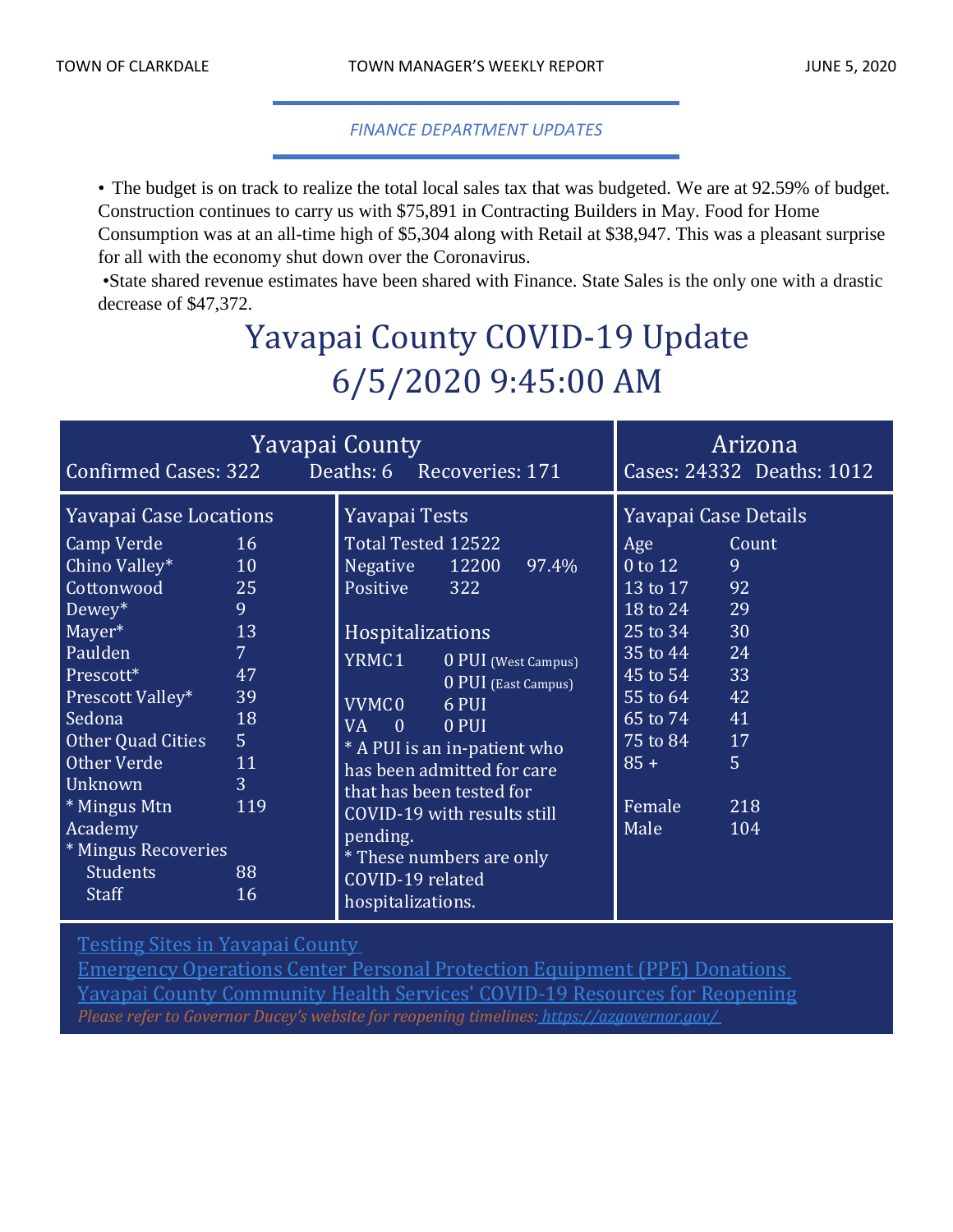## *PARKS & RECREATION DEPARTMENT UPDATES*

## Parks and Recreation Event, Program and Activity Reports –

• The 2020 Parks and Recreation 10 Year Plan survey is complete and now available on the TOC website and on all social media platforms. Community members can also call in to do their survey over the phone. The link to the survey is [Parks & Recreation Survey.](https://www.clarkdale.az.gov/your_government/community_services/index.php) Please encourage community members to take advantage of this opportunity to tell us what they want parks and recreation activities, events and programs to look like in the next 10 years. The survey has been available since 6/1 and there are already 128 responses. Responses will be collected through June 21.

### Special Event Updates –

• Adventure Encounter is hosting a youth Adventure Camp at Lower TAPCO (Sandy Beach) June 6-10. Strict CDC COVID 19 guidelines will be adhered to during this 5-day 4-night adventure.

### Facility Rental Updates –

Staff is working on the annual facility reimbursement agreements for:

- o Made in Clarkdale
- o Friends of Clark Memorial Library
- o Clarkdale Historical Society and Museum

These agreements will be on the June 23 agenda for Council approval.

## Verde River @ Clarkdale -

• Verde River Institute has notified the Town that they have been awarded a \$29,775 grant from the AZ State Parks and Trails RTP grant program to begin a Verde River On-River 'advocate' program. The program is designed to place 1-2 'advocates' hired by VRI, on the river in kayaks to float from Lower TAPCO RAP to Tuzi RAP several days per week. The 'advocates will assist the public if needed and offer education about topics such as floatation device safety and general river etiquette. They will also patrol for trash and remove. There are some details to be worked out between the Town and VRI regarding the operating plan for the program and their current outfitter permit. Staff will meet with VRI next week to discuss a plan for moving forward.

### Social Media –

Social Media Posts: 5/29/20 - Census Post 5/29/20 - Chief Water Services Operator Job Announcement 6/1/20 - Curfew Guidance For Clarkdale 6/1/20 - Parks & Recreation General Plan Survey Announcement 6/3/20 - Census Update Reach:1406, New Facebook Followers in May:131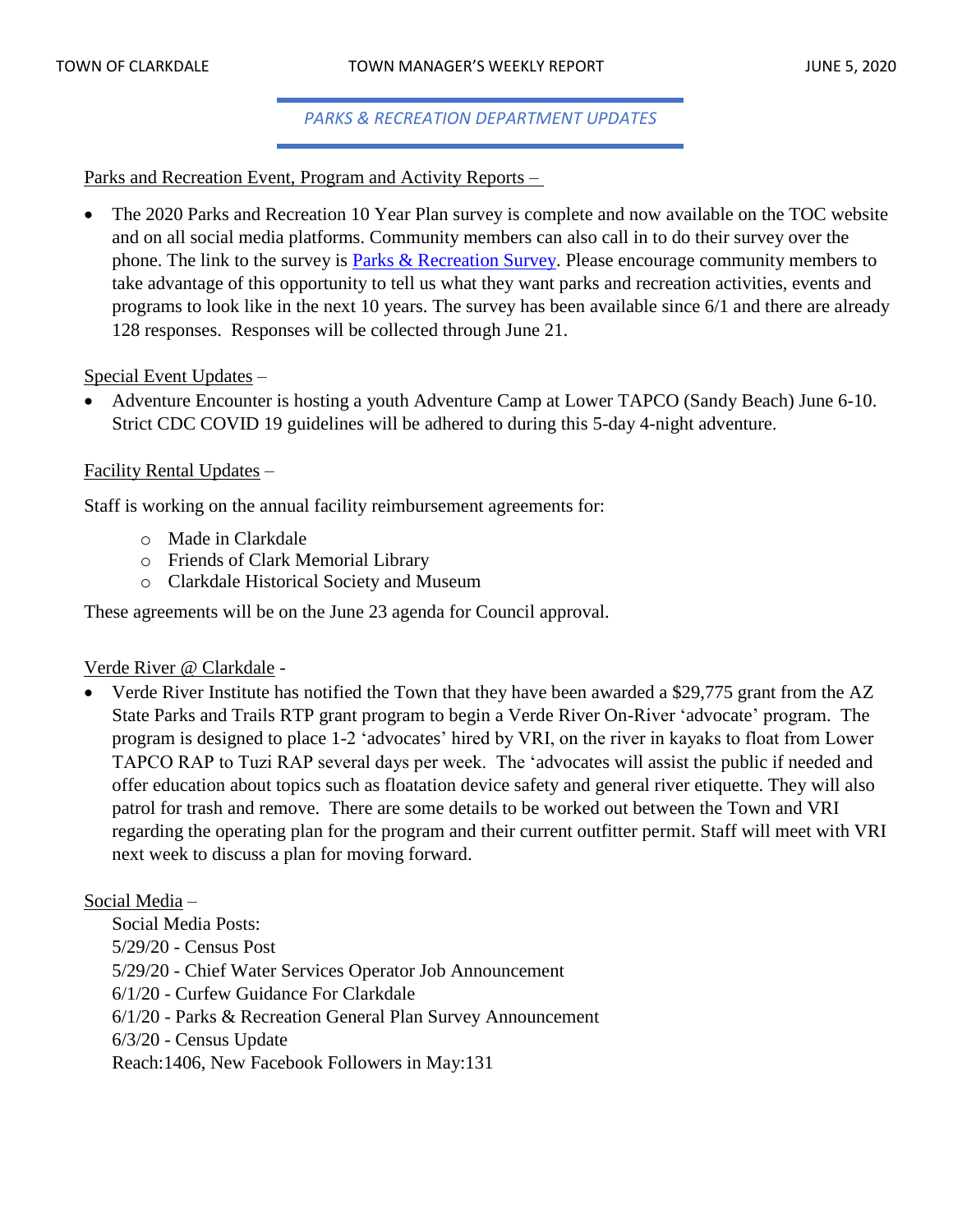Parks and Recreation Commission Updates -

• The June Parks and Recreation Commission meeting has been canceled due to lack of agenda items. Updates will be provided to Commissioners but there were no action items for consideration.

> *COMMUNITY DEVELOPMENT DEPARTMENT UPDATES*

- Code Enforcement No complaints received this week.
- United Verde Soil Program There were 121 permit renewals for the restoration program.
- Trails AllTrails has accepted staff's Blowout Wash route and posted it to their app. <https://www.alltrails.com/explore/trail/us/arizona/blowout-wash>
- Census 2020 As of Tuesday, June 2, 57.6% of Clarkdale's households have responded to the 2020 Census. Compare that to 56.9% for all Arizona households and we're doing ok. National response is a little higher at 60.6%, but many homes in historic areas of Clarkdale that do not receive US Mail haven't been counted yet. Census enumerators will visit these homes starting this month.
- Staff had a phone conversation with Mike Lidner regarding the application process for modifications to the Museum. Mr. Lidner mentioned that the Museum would likely include restoration of the front doors in discussions with SHPO regarding the historic appropriateness of the new ramps. It was noted that when the Town receives the Certified Local Government status, the museum may be eligible for additional grant opportunities. Since the building is owned by the Town and there is a Facility Use Agreement with the Museum, the modifications will come before the Town Council.

| <b>ITEM</b>              | <b>DETAILS</b>                                  | <b>FEE</b> |
|--------------------------|-------------------------------------------------|------------|
| <b>BUSINESS LICENSES</b> | 01172 - JEFF'S MOBILE AUTOMOTIVE                | \$30.00    |
|                          | 01096 - AZ BEST PLUMBING                        | \$30.00    |
|                          | 00378 - J.D.S. IMPROVEMENTS                     | \$30.00    |
|                          | 00211 - NICK OF TIME PRODUCTIONS                | \$30.00    |
|                          | 00250 - SARKISIAN BUILDERS INC                  | \$30.00    |
|                          | 00545 - ARIZONA COPPER ART MUSEUM               | \$30.00    |
|                          | 00394 - VERDE SOLAR POWER                       | \$30.00    |
|                          | 01069 - J. CO. CONTRACTING LLC                  | \$30.00    |
|                          | 00892 - ARIZONA SOLAR SOLUTIONS, LLC            | \$30.00    |
|                          | 00150 - LAWLER CONSTRUCTION INC                 | \$30.00    |
| <b>BUILDING PERMITS</b>  | 092683 - SOLAR / 153 GRANITE SPRINGS RD         | \$50.00    |
|                          | 092679 - SOLAR / 1740 SHILO TR                  | \$50.00    |
|                          | 092685 - FENCE / 406-29-193F - UNISOURCE ENERGY | \$120.00   |
|                          | 092686 - FENCE / 1405 SECOND SOUTH ST           | \$25.00    |
|                          |                                                 | \$545.00   |

#### **Weekly Cash Report**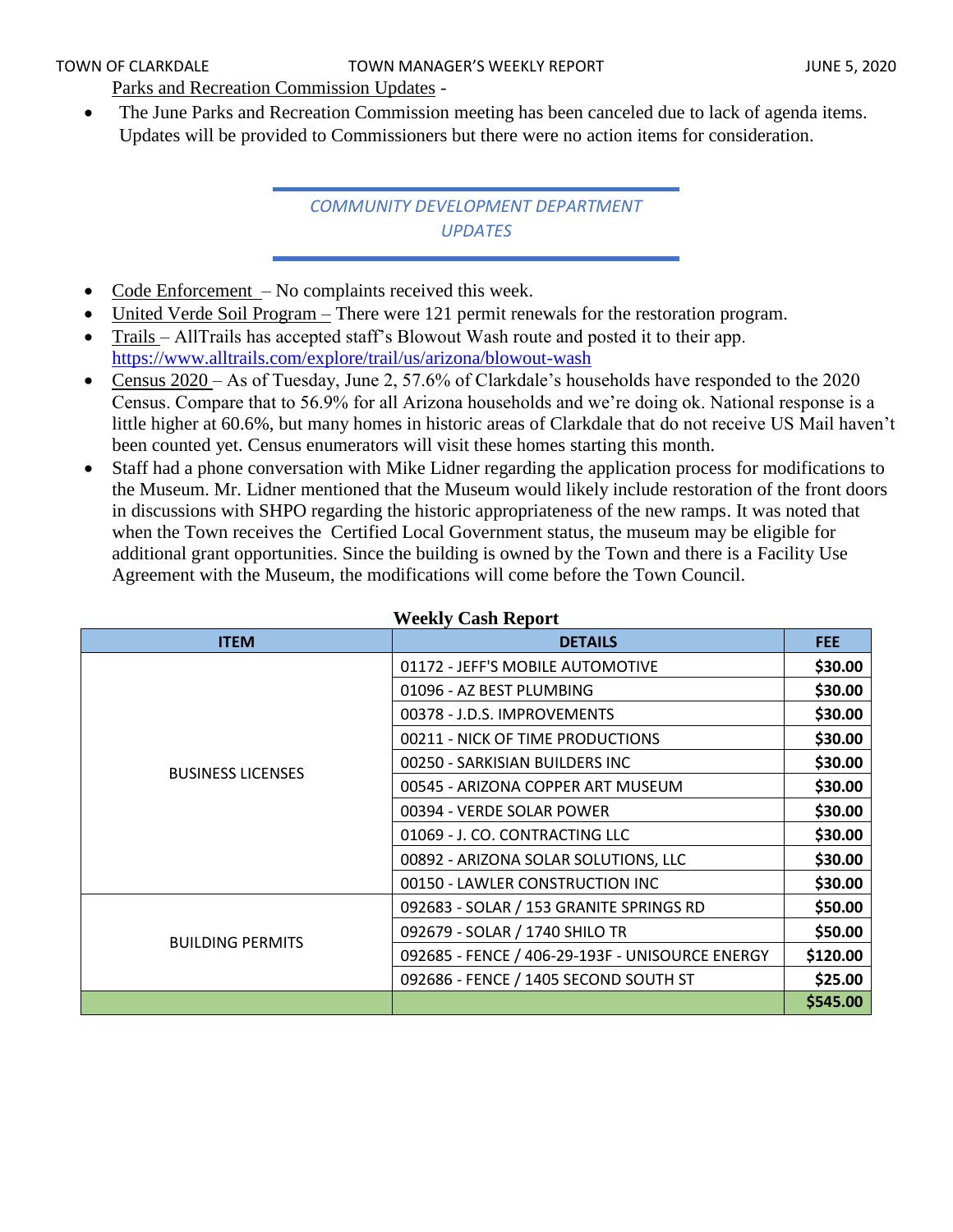*POLICE DEPARTMENT UPDATES*

#### **Major incidents reported to the department for the week of 5/27 through 6/2/20:**

- $5/28/20$  Officer Godina investigated the theft of utility payments from the drop box totaling \$729 reported by Public Works-Utilities Management Assistant Virginia Smith. None of the stolen checks have been cashed yet, and the lock has been replaced. There are no leads.
- 5/30/20 Officer Godina, Officer Fricke, and Sergeant Candelaria responded to a domestic violence assault on the Clarkdale Reservation to hold the scene and separate the subjects until Yavapai-Apache PD could arrive from Camp Verde. The scene was highly volatile.
- 5/30/20 Officer Deming and Officer Fricke stood by as a disorderly couple was trespassed from Clarkdale Lodge by management. The officers assisted with moving the couple's vehicle as they had been drinking.

| Total Calls                                         | 44 |
|-----------------------------------------------------|----|
| <b>Calls Criminal in Nature</b>                     | 3  |
| <b>Traffic Stops</b>                                | 5  |
| Citations                                           | 2  |
| Warnings                                            | 3  |
| Citations – non-traffic                             |    |
| <b>Requests for Citizen Assistance</b>              | 5  |
| <b>Animal Problems</b>                              | 5  |
| <b>Requests by Other Agencies</b><br>for Assistance | 6  |
| Responses to Calls at the RAPs                      | 3  |
| <b>Domestic Violence Calls</b>                      | 3  |

- 5/30/20 Officer Godina cited a woman for criminal littering when he watched her toss a burning cigarette butt out of her car window on Tuzigoot Road. He also educated her on Yavapai County's stage 2 fire restrictions.
- 5/31/20 Officer Deming investigated a reported burglary in Mingus Shadows. Nothing was taken from the home but items were moved around. There were no signs of tampering with doors or windows, and no leads, except the owners said one of their dogs was acting guilty.
- 5/31/20 Sergeant Candelaria and Chief Taylor patrolled town following three instances of suspected arson in Cottonwood.
- 5/31/20 Officer Guth arrested a male suspect for disorderly conduct per domestic violence following a disturbance at an apartment complex. Sergeant Candelaria assisted.
- 6/2/20 Officer Guth, Lead Officer Brundridge, and Sergeant Candelaria handled a domestic violence, suicide, turned suicide by cop, suspect with a firearm on Broadway Road. The man was arrested for felony prohibited possessor per domestic violence and disorderly conduct per domestic violence. The suspect reportedly has ties to the Mexican Mafia. The patrol officer out of Maricopa County is hoping to revoke his parole.
- 6/3/20 YCSO spotted a vehicle reported stolen out of Jerome traveling on Tuzigoot Road. Officer Godina had a hunch the vehicle was heading to 89A via Centerville. Officer Lohman spotted the vehicle soon after on 89A and he followed it into Cottonwood, where he and Officer Godina stopped it, arresting the driver and passenger on outstanding felony warrants.

## Calls at the RAPS

• 5/29/20 - Ambassador Marcia Messier reported an off-road vehicle that drove around the "No River Access" signs at the Slag Pile RAP and parked by the river. Officer Godina spoke to the man and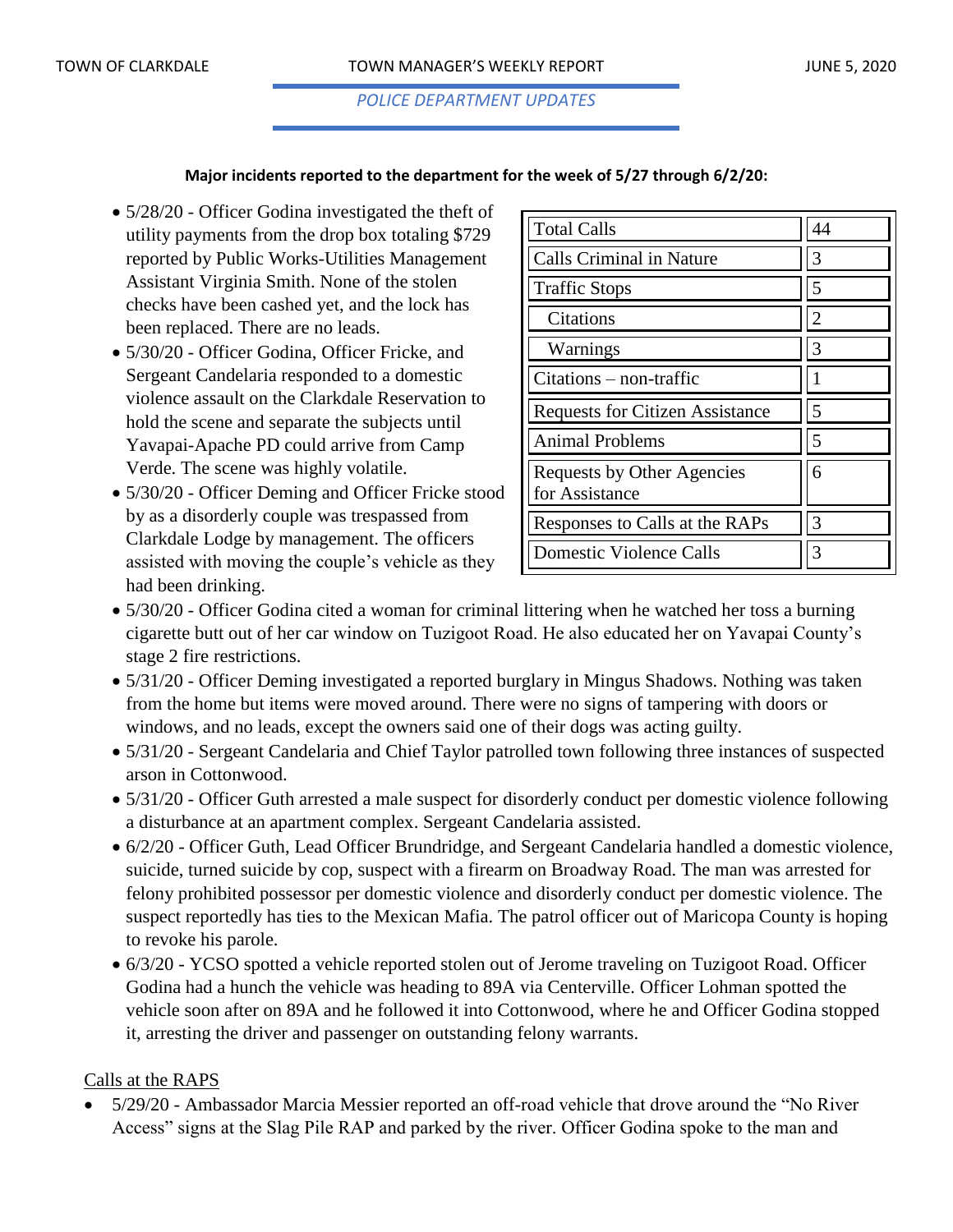#### TOWN OF CLARKDALE TOWN MANAGER'S WEEKLY REPORT TOWN OF CLARKDALE

informed him of the rules: people may access the river on foot but no driving to the water's edge. New signs have been requested from Public Works that say "No Motor Vehicle Access" to avoid confusion.

- 5/30/20 At the request of Ambassador Elayne Zimmer, Officer Godina spoke to a group that had set up a tent in the commercial launch zone at TAPCO RAP. The group was in the process of leaving.
- 5/31/20 Ambassador Jim Mast was at the end of his shift when he spotted a truck fire at Tuzigoot RAP. Officer Lohman and Verde Valley Fire responded and extinguished the fire.
- 6/1/20 Summer hours began at TAPCO RAP: 7:00 a.m. to 8:00 p.m.

## Notable Events

- Congratulations to Det. Derek Johnston, who received top scores on physical fitness testing!
- 6/2/20 Chief Taylor hosted the monthly PANT meeting via web conference. Yavapai County police chiefs have been in constant contact since the weekend to share reports of possible unlawful or unpeaceful gatherings and to clarify Gov. Ducey's statewide curfew order.
- 6/2/20 In response to reports of a possible planned demonstration or looting at Walmart, Chief Taylor, Sgt. Candelaria and Lead Officer Brundridge waited in readiness in Cottonwood until it became clear there was no event.
- 6/3/20 Chief Taylor attended a Spectrum Healthcare board meeting in Cottonwood.
- During the COVID-19 pandemic and the past week's civil unrest in several areas of the country, Clarkdale PD has received many messages of support as well as donations of cash, supplies, food, gift certificates and more. We are so grateful!

*PUBLIC WORKS/PUBLIC UTILITIES UPDATES*

- The work on Broadway is progressing on schedule. The work on the North side of the Road (except for the sidewalk) is anticipated to be completed this Friday. Work will shift to the Southside on Monday.
- Grading work on the Shoulder along Clarkdale Parkway from 89A Roundabout to Sunset Blvd is scheduled to start by mid-June. This will be done prior to the paving work on Clarkdale Parkway.
- Through the course of this year, it has become obvious that some work is necessary at the arsenic plant. Water is working with a contractor to make the much-needed upgrades.
- The waterline for the Yavapai Nation has been completed and accepted. The line is active and we have invoiced YAN for the Water Capacity fee.

# **Water Main Breaks, Leaks & Misc. Call-Outs**

• There was one (1) leak in the Centerville area.